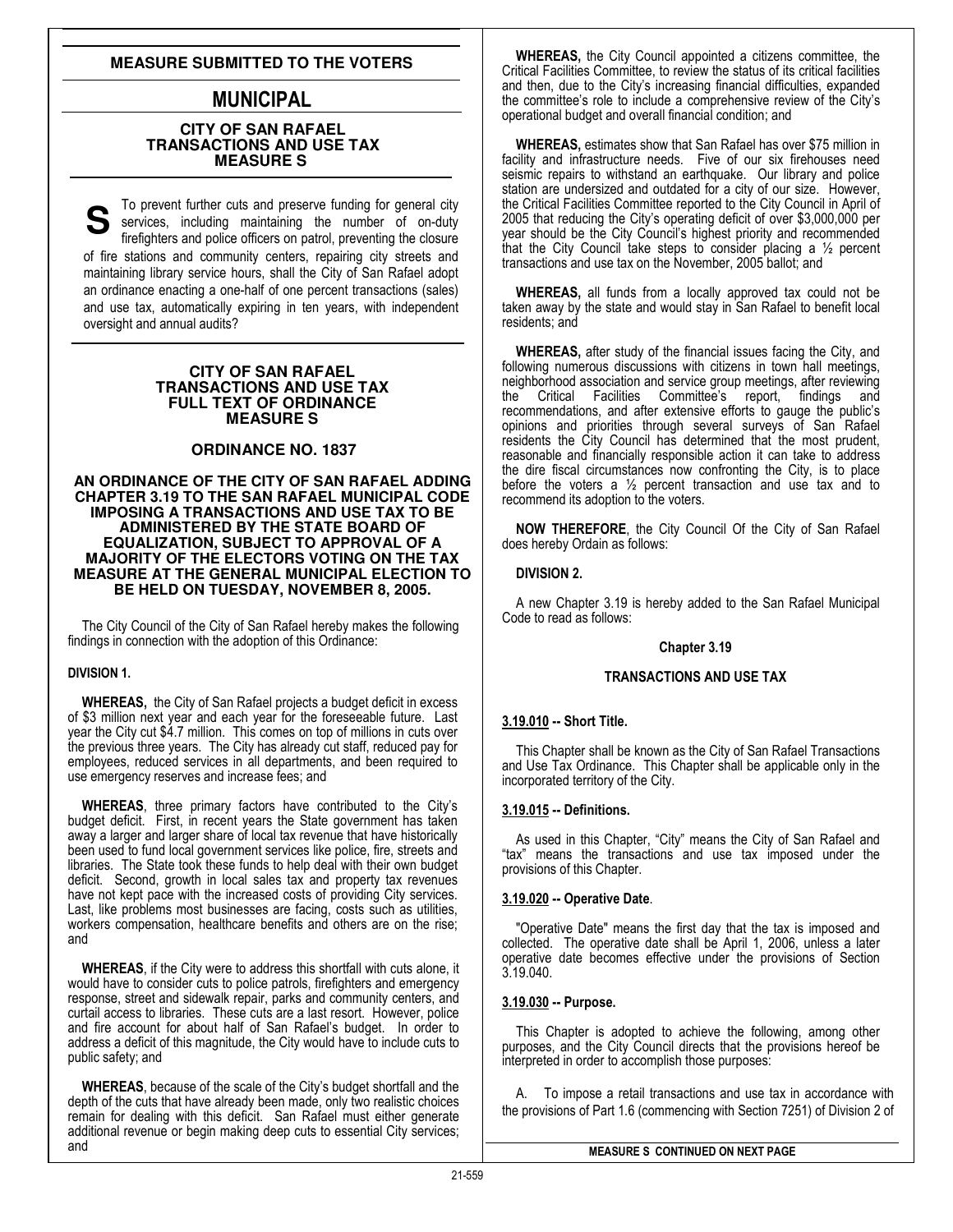#### (Full Text of Measure S Continued)

the Revenue and Taxation Code and Section 7285.9 of Part 1.7 of Division 2 which authorizes the City to adopt this tax ordinance which shall be operative only if a majority of the electors voting on the measure vote to approve the imposition of the tax at an election called for that purpose.

B. To adopt a retail transactions and use tax ordinance that incorporates provisions identical to those of the Sales and Use Tax Law of the State of California insofar as those provisions are not inconsistent with the requirements and limitations contained in Part 1.6 of Division 2 of the Revenue and Taxation Code.

C. To adopt a retail transactions and use tax ordinance that imposes a tax and provides a measure therefore that may be administered and collected by the State Board of Equalization in a manner that adapts itself as fully as practicable to, and requires the least possible deviation from, the existing statutory and administrative procedures followed by the State Board of Equalization in administering and collecting the California State Sales and Use Taxes.

D. To adopt a retail transactions and use tax ordinance that may be administered in a manner that will be, to the greatest degree possible, consistent with the provisions of Part 1.6 of Division 2 of the Revenue and Taxation Code, minimize the cost of collecting the transactions and use taxes, and at the same time, minimize the burden of record keeping upon persons subject to taxation under the provisions of this ordinance.

#### 3.19.040 -- Contract With State.

Prior to the operative date, the City shall contract with the State Board of Equalization to perform all functions incident to the administration and operation of this transactions and use tax ordinance; provided however, that if the City shall not have contracted with the State Board of Equalization prior to the operative date, it shall nevertheless so contract and in such a case the operative date shall be the first day of the first calendar quarter following the execution of such a contract.

#### 3.19.050 -- Imposition of Transactions Tax; Transactions Tax Rate.

For the privilege of selling tangible personal property at retail, a tax is hereby imposed upon all retailers in the incorporated territory of the City at the rate of one-half of one percent (.50%) of the gross receipts of any retailer from the sale of all tangible personal property sold at retail in said territory on and after the operative date of this ordinance.

# 3.19.060 -- Place of Transaction.

For the purposes of this Chapter, all retail sales are consummated at the place of business of the retailer unless the tangible personal property sold is delivered by the retailer or his agent to an out-of-state destination or to a common carrier for delivery to an out-of-state destination. The gross receipts from such sales shall include delivery charges, when such charges are subject to the state sales and use tax, regardless of the place to which delivery is made. In the event a retailer has no permanent place of business in the State or has more than one place of business, the place or places at which the retail sales are consummated shall be determined under rules and regulations to be prescribed and adopted by the State Board of Equalization.

#### 3.19.070 -- Imposition of Use Tax; Use Tax Rate.

An excise tax is hereby imposed on the storage, use or other consumption in the City of tangible personal property purchased from any retailer on and after the operative date of this ordinance for storage, use or other consumption in said territory at the rate of one-half of one percent (.50%) of the sales price of the property. The sales price shall include delivery charges when such charges are subject to state sales or use tax regardless of the place to which delivery is made.

# 3.19.080 -- Proceeds of Tax.

The proceeds of the transactions and use tax imposed by this Chapter

shall be deposited into the General Fund of the City to be used for all general government purposes which may include, but are not limited to, fire and police protection, street and sidewalk repair and maintenance, library services, park repair and maintenance, recreational programs, building and code enforcement services, planning and zoning services, capital equipment requirements, repair and replacement of City facilities, capital improvement projects, operational expenses, fiduciary responsibilities, administration, indebtedness and general obligations of the City. The tax imposed by this Chapter is intended to be and is, a general tax, the proceeds of which are to be spent as the City Council shall in its discretion, from time to time, determine.

#### 3.19.090 -- Adoption of Provisions of State Law.

Except as otherwise provided in this Chapter and except insofar as they are inconsistent with the provisions of Part 1.6 of Division 2 of the Revenue and Taxation Code, all of the provisions of Part 1 (commencing with Section 6001) of Division 2 of the Revenue and Taxation Code are hereby adopted and made a part of this Chapter as though fully set forth herein.

#### 3.19.100 -- Limitations on Adoption of State Law and Collection of Use Taxes.

In adopting the provisions of Part 1 of Division 2 of the Revenue and Taxation Code:

A. Wherever the State of California is named or referred to as the taxing agency, the name of this City shall be substituted therefore. However, the substitution shall not be made:

 1. When the word "State" is used as a part of the title of the State Controller, State Treasurer, State Board of Control, State Board of Equalization, State Treasury, or the Constitution of the State of California.

 2. When the result of that substitution would require action to be taken by or against this City or any agency, officer, or employee thereof rather than by or against the State Board of Equalization, in performing the functions incident to the administration or operation of this Chapter.

In those sections, including, but not necessarily limited to sections referring to the exterior boundaries of the State of California, where the result of the substitution would be to:

 a. Provide an exemption from this tax with respect to certain sales, storage, use or other consumption of tangible personal property which would not otherwise be exempt from this tax while such sales, storage, use or other consumption remain subject to tax by the State under the provisions of Part 1 of Division 2 of the Revenue and Taxation Code, or

 b. Impose this tax with respect to certain sales, storage, use or other consumption of tangible personal property which would not be subject to tax by the state under the said provision of that code.

 4. In Sections 6701, 6702 (except in the last sentence thereof), 6711, 6715, 6737, 6797 or 6828 of the Revenue and Taxation Code.

B. The word "City" shall be substituted for the word "State" in the phrase "retailer engaged in business in this State" in Section 6203 and in the definition of that phrase in Section 6203.

#### 3.19.110 -- Permit Not Required.

If a seller's permit has been issued to a retailer under Section 6067 of the Revenue and Taxation Code, an additional transactor's permit shall not be required by this ordinance.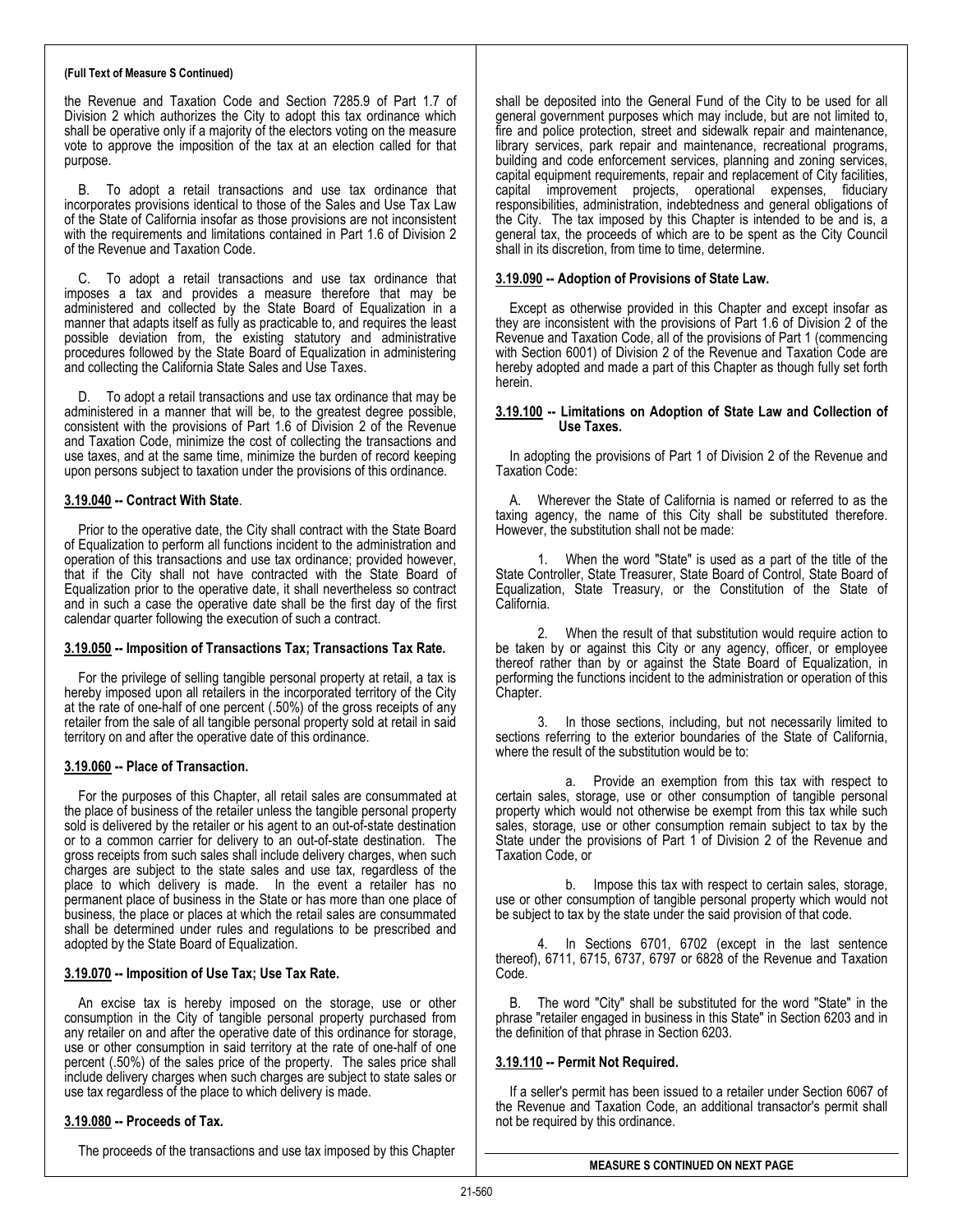#### (Full Text of Measure S Continued)

#### 3.19.120 -- Exemptions and Exclusions.

There shall be excluded from the calculation of the transactions tax and the use tax the amount of any sales tax or use tax imposed by the State of California or by any city, city and county, or county pursuant to the Bradley-Burns Uniform Local Sales and Use Tax Law or the amount of any state-administered transactions or use tax.

B. There are exempted from the computation of the amount of transactions tax the gross receipts from:

1. Sales of tangible personal property, other than fuel or petroleum products, to operators of aircraft to be used or consumed principally outside the county in which the sale is made and directly and exclusively in the use of such aircraft as common carriers of persons or property under the authority of the laws of this State, the United States, or any foreign government.

2. Sales of property to be used outside the City which is shipped to a point outside the City, pursuant to the contract of sale, by delivery to such point by the retailer or his agent, or by delivery by the retailer to a carrier for shipment to a consignee at such point. For the purposes of this paragraph, delivery to a point outside the City shall be satisfied:

 a. With respect to vehicles (other than commercial vehicles) subject to registration pursuant to Chapter 1 (commencing with Section 4000) of Division 3 of the Vehicle Code, aircraft licensed in compliance with Section 21411 of the Public Utilities Code, and undocumented vessels registered under Division 3.5 (commencing with Section 9840) of the Vehicle Code by registration to an out-of-City address and by a declaration under penalty of perjury, signed by the buyer, stating that such address is, in fact, his or her principal place of residence; and

 b. With respect to commercial vehicles, by registration to a place of business out-of-City and declaration under penalty of perjury, signed by the buyer, that the vehicle will be operated from that address.

3. The sale of tangible personal property if the seller is obligated to furnish the property for a fixed price pursuant to a contract entered into prior to the operative date of this ordinance.

4. A lease of tangible personal property which is a continuing sale of such property, for any period of time for which the lessor is obligated to lease the property for an amount fixed by the lease prior to the operative date of this ordinance.

5. For the purposes of subparagraphs (3) and (4) of this section, the sale or lease of tangible personal property shall be deemed not to be obligated pursuant to a contract or lease for any period of time for which any party to the contract or lease has the unconditional right to terminate the contract or lease upon notice, whether or not such right is exercised.

C. There are exempted from the use tax imposed by this Chapter, the storage, use or other consumption in this City of tangible personal property:

1. The gross receipts from the sale of which have been subject to a transactions tax under any state-administered transactions and use tax ordinance.

2. Other than fuel or petroleum products purchased by operators of aircraft and used or consumed by such operators directly and exclusively in the use of such aircraft as common carriers of persons or property for hire or compensation under a certificate of public convenience and necessity issued pursuant to the laws of this State, the United States, or any foreign government. This exemption is in addition to the exemptions provided in Sections 6366 and 6366.1 of the Revenue and Taxation Code of the State of California.

3. If the purchaser is obligated to purchase the property for a fixed price pursuant to a contract entered into prior to the operative date of this Chapter.

4. If the possession of, or the exercise of any right or power over, the tangible personal property arises under a lease which is a continuing purchase of such property for any period of time for which the lessee is obligated to lease the property for an amount fixed by a lease prior to the operative date of this Chapter.

5. For the purposes of subparagraphs (3) and (4) of this section, storage, use, or other consumption, or possession of, or exercise of any right or power over, tangible personal property shall be deemed not to be obligated pursuant to a contract or lease for any period of time for which any party to the contract or lease has the unconditional right to terminate the contract or lease upon notice, whether or not such right is exercised.

6. Except as provided in subparagraph (7), a retailer engaged in business in the City shall not be required to collect use tax from the purchaser of tangible personal property, unless the retailer ships or delivers the property into the City or participates within the City in making the sale of the property, including, but not limited to, soliciting or receiving the order, either directly or indirectly, at a place of business of the retailer in the City or through any representative, agent, canvasser, solicitor, subsidiary, or person in the City under the authority of the retailer.

7. "A retailer engaged in business in the City" shall also include any retailer of any of the following: vehicles subject to registration pursuant to Chapter 1 (commencing with Section 4000) of Division 3 of the Vehicle Code, aircraft licensed in compliance with Section 21411 of the Public Utilities Code, or undocumented vessels registered under Division 3.5 (commencing with Section 9840) of the Vehicle Code. That retailer shall be required to collect use tax from any purchaser who registers or licenses the vehicle, vessel, or aircraft at an address in the City.

D. Any person subject to use tax under this ordinance may credit against that tax any transactions tax or reimbursement for transactions tax paid to a district imposing, or retailer liable for a transactions tax pursuant to Part 1.6 of Division 2 of the Revenue and Taxation Code with respect to the sale to the person of the property the storage, use or other consumption of which is subject to the use tax.

#### 3.19.130 -- Amendments.

All amendments subsequent to the effective date of this Chapter to Part 1 of Division 2 of the Revenue and Taxation Code relating to sales and use taxes and which are not inconsistent with Part 1.6 and Part 1.7 of Division 2 of the Revenue and Taxation Code, and all amendments to Part 1.6 and Part 1.7 of Division 2 of the Revenue and Taxation Code, shall automatically become a part of this Chapter, provided however, that no such amendment shall operate so as to affect the rate of tax imposed by this Chapter.

#### 3.19.140 -- Enjoining Collection Forbidden.

No injunction or writ of mandate or other legal or equitable process shall issue in any suit, action or proceeding in any court against the State or the City, or against any officer of the State or the City, to prevent or enjoin the collection under this Chapter, or Part 1.6 of Division 2 of the Revenue and Taxation Code, of any tax or any amount of tax required to be collected.

# 3.19.142 -- Annual Audit.

The proceeds resulting from this Transactions and Use Tax shall be deposited into the City's General Fund and become subject to the same independent annual audit requirements as other general fund revenue.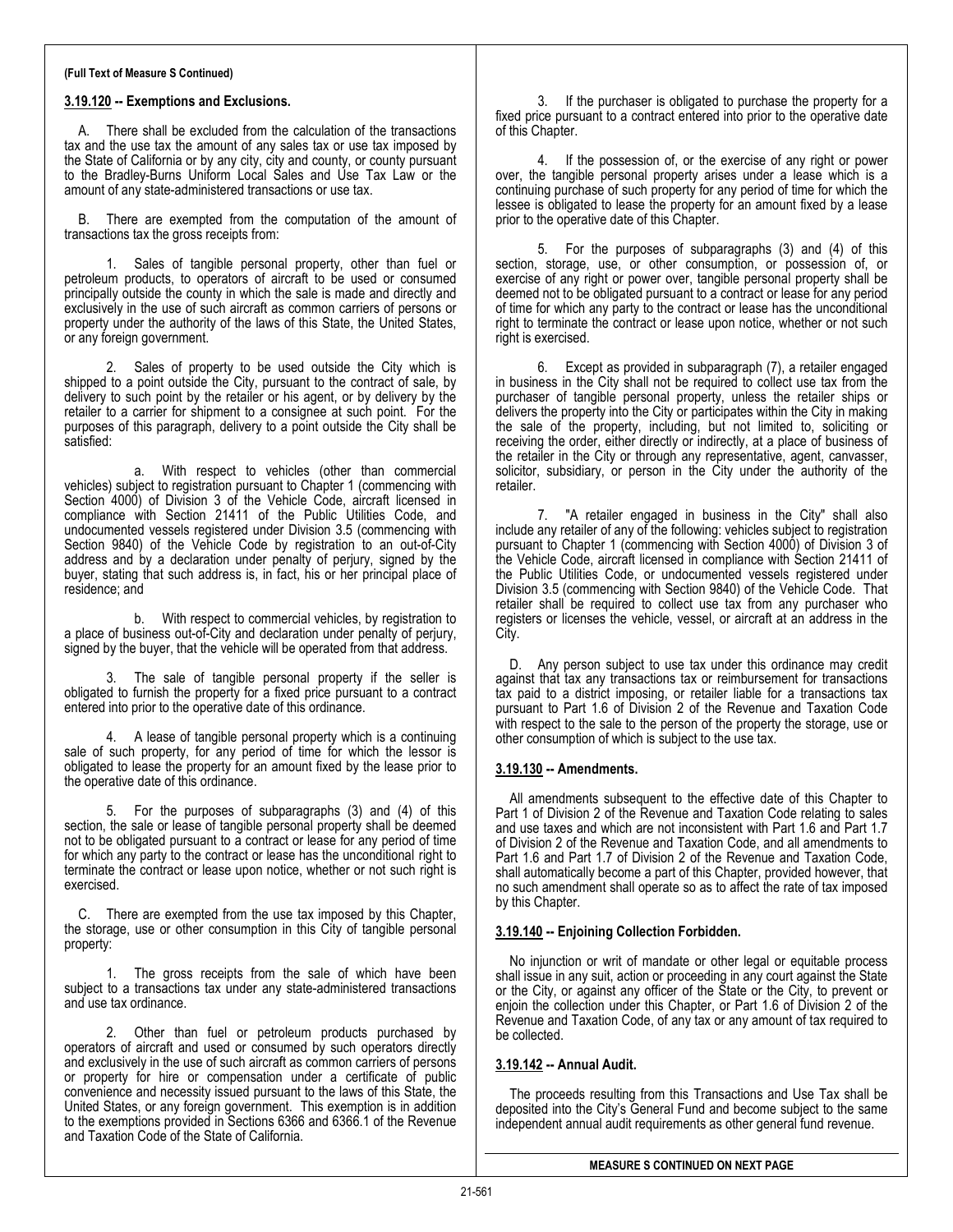#### (Full Text of Measure S Continued)

#### 3.19.144 -- Independent Citizen Oversight.

By no later than June 30, 2006, the City Council shall establish a City Transactions and Use Tax Committee to review the collection and expenditure of tax revenues collected under the authority of this Chapter. The Committee shall consist of at least five members, who shall be residents of the City. The terms of the Committee members and their specific duties shall be established by resolution of the City Council.

### 3.19.146 -- All Funds Staying Local.

All tax revenues collected under the authority of this Chapter shall be expended solely on local municipal services, and shall not be used for any other purposes.

#### 3.19.148 -- Effective Date.

This ordinance levying the tax described herein shall be effective ten days after the date on which the City Council has declared that the voters of the City of San Rafael have approved said ordinance by a vote of no less than a majority of the votes cast by the electors voting on the tax measure set forth in this ordinance at the general municipal election to be held on Tuesday, November 8, 2005.

#### 3.19.150 -- Termination Date.

The authority to levy the tax imposed by this Chapter shall expire on March 31, 2016, or at the end of ten years from the operative date if the operative date is later than April 1, 2006 as provided in Section 3.19.040.

#### DIVISION 3:

If any section, subsection, sentence, clause or phrase of this Ordinance or the application thereof to any person or circumstance is for any reason held to be invalid, such decision shall not affect the validity of the remaining portions of this Ordinance.

#### DIVISION 4:

This ordinance shall be published once in full before its final passage, in a newspaper of general circulation, published and circulated in the City of San Rafael, and shall be in full force and effect thirty (30) days after its final passage.

> s/ Albert J. Boro Albert J. Boro, Mayor

#### ATTEST:

s/ Jeanne M. Leoncini (Seal) JEANNE M. LEONCINI, City Clerk

The foregoing Ordinance No.1837 was read and introduced at a Regular Meeting of the City Council of the City of San Rafael, held on the 18th day of July, 2005 and ordered passed to print by the following vote, to wit:

| AYES: | Councilmembers: Cohen, Heller, Miller, Phillips and Mayor |             |  |  |
|-------|-----------------------------------------------------------|-------------|--|--|
|       |                                                           | <b>Boro</b> |  |  |

NOES: Councilmembers: None

ABSENT: Councilmembers: None

and will come up for adoption as an Ordinance of the City of San Rafael at a Regular Meeting of the Council to be held on the 1st day of August, 2005, subject to voter approval at the General Municipal Election to be held on Tuesday, November 8, 2005.

> s/ Jeanne M. Leoncini (Seal) JEANNE M. LEONCINI, City Clerk

# **IMPARTIAL ANALYSIS BY CITY ATTORNEY MEASURE S**

If approved by the voters, this measure would amend the San Rafael Municipal Code to establish a retail transactions and use tax within the City. This measure would set the retail transactions and use tax rate at one-half of one percent (0.50%) in the City of San Rafael. At this rate, for example, a transaction amounting to \$100 in value would generate a tax of 50 cents.

The proposed transactions and use tax would be imposed upon the sale of all tangible personal property sold at retail within the City as well as on the storage, use or other consumption of tangible personal property purchased from any retailer within the City. This measure would authorize the City, as required by law, to contract with the State Board of Equalization to administer and collect the tax.

This measure requires all proceeds of the tax to be deposited into the City's General Fund to be used for all general municipal governmental purposes in the City's discretion.

This measure would provide several enumerated exemptions and exclusions from the transactions and use tax. It would further prohibit the issuance of any injunction to prohibit the collection of the tax, as well as provide for a citizens oversight committee to be appointed by the City Council to review the collection and expenditures of tax revenues generated by the tax. The measure would provide that the City's authority to impose this tax would expire ten years following its operative date.

The ordinance proposed by this measure will only become effective if approved by a simple majority of those electors voting on the measure.

A YES vote approves the measure.

A NO vote rejects the measure.

Dated: August 2, 2005

Gary T. Ragghianti City Attorney of San Rafael

**THE ARGUMENT IN FAVOR OF THIS MEASURE IS ON THE NEXT PAGE**